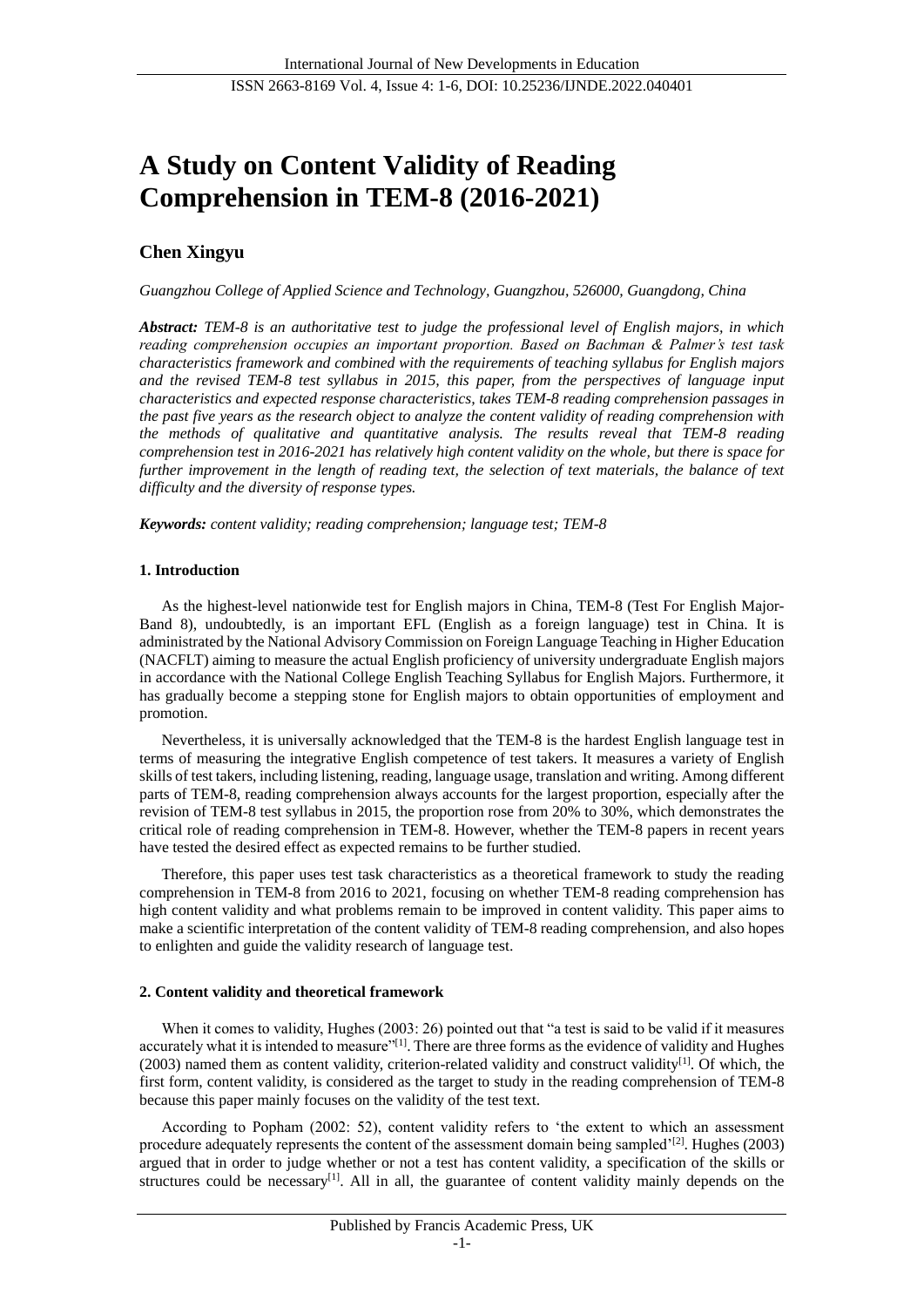coverage analysis of test questions before the test, and the verification is based on the syllabus<sup>[3]</sup>.

When referring to the theoretical framework, Bachman and Palmer proposed the framework of test task characteristics in the 1980s. It contains the representative factors of the language skills and language structures that it intends to test. In addition, both the teaching syllabus for English majors and the test syllabus of TEM-8 specify the test requirements for TEM-8. Therefore, take the framework of Bachman and Palmer as the cornerstone, the research of this paper combines with the teaching and test syllabuses to analyze the content validity of reading comprehension sections in TEM-8 from the perspective of reading task characteristics, including input characteristics (text length, new words, topic, genre and readability) and the expected response characteristics (reading skills coverage and response type).

#### **3. Analysis and discussion of content validity of tem-8 reading comprehension**

In this paper, the research objects are 5 test papers covering 15 passages in TEM-8 reading comprehension from 2016 to 2021 (TEM-8 in 2020 was canceled due to the 2019 Novel Coronavirus). It will utilize qualitative and quantitative research methods to analyze TEM-8 reading comprehension in recent five years based on the revised theoretical framework mentioned above to test how high its content validity is.

#### *3.1. Input characteristics*

Input characteristics are mainly reflected in five aspects: text length, reading speed, text difficulty, topic and genre.

#### *3.1.1. Text length and reading speed*

Text length here refers specifically to the length of each passage. According to the point of view of Bachman (1990), the longer the reading passage, the greater the impact on its discussion characteristics<sup>[4]</sup>. What's more, the reading passages of TEM-8 should be about 3,000 words in terms of the revised test syllabus in 2015. As a consequence, words counting calculated by the Microsoft Word can be shown clearly in Table 1.

|      |           | Passage words |           | Total words of | Reading Speed  |
|------|-----------|---------------|-----------|----------------|----------------|
| Year | Passage A | Passage B     | Passage C | passage        | (words/minute) |
| 2016 | 996       | 1014          | 968       | 2978           | 119.12         |
| 2017 | 738       | 1235          | 845       | 2818           | 112.72         |
| 2018 | 835       | 859           | 879       | 2573           | 102.92         |
| 2019 | 1026      | 992           | 919       | 2937           | 117.48         |
| 2021 | 735       | 1258          | 1035      | 3028           | 121.12         |

*Table 1: Text length and reading speed of passages for TEM-8 reading comprehension*

As it shown in Table 1, the text length of TEM-8 reading passages from 2016-2021 is from 2,573~3,028 words, all of which are about 3,000 words, in line with the requirements of test syllabus (2015). However, the text length in 2018 is slightly smaller, and the rest is relatively average distribution.

After the revision of TEM-8 test syllabus in 2015, the reading time was extended from 30 minutes to 45 minutes. Considering that the test takers also need a certain amount of time to read the question items and think about the answers, so the proportion of time needed to read the passages and answer the questions should be  $1:0.75^{[5]}$ . Furthermore, parts of the reading comprehension questions have been changed from multiple-choice questions to short answer questions, which virtually mounts the time for test takers to answer questions. As a result, the author comes to the conclusion that the test taker needs roughly 25 minutes to read the passages and 20 minutes to answer the questions based on the comprehensive consideration.

When it comes to the reading speed, the test syllabus (2015) specifies the reading speed should be about 150 words per minute. As shown in Table 1, from 2016 to 2021, the reading speed is 103-121 words per minute, far below the reading speed required by the syllabus, which generally lowered the content validity of TEM-8 reading comprehension in the five years. In other words, the reading time has increased while the text length has decreased, which is the main reason why the reading speed is not up to the standard of the test syllabus.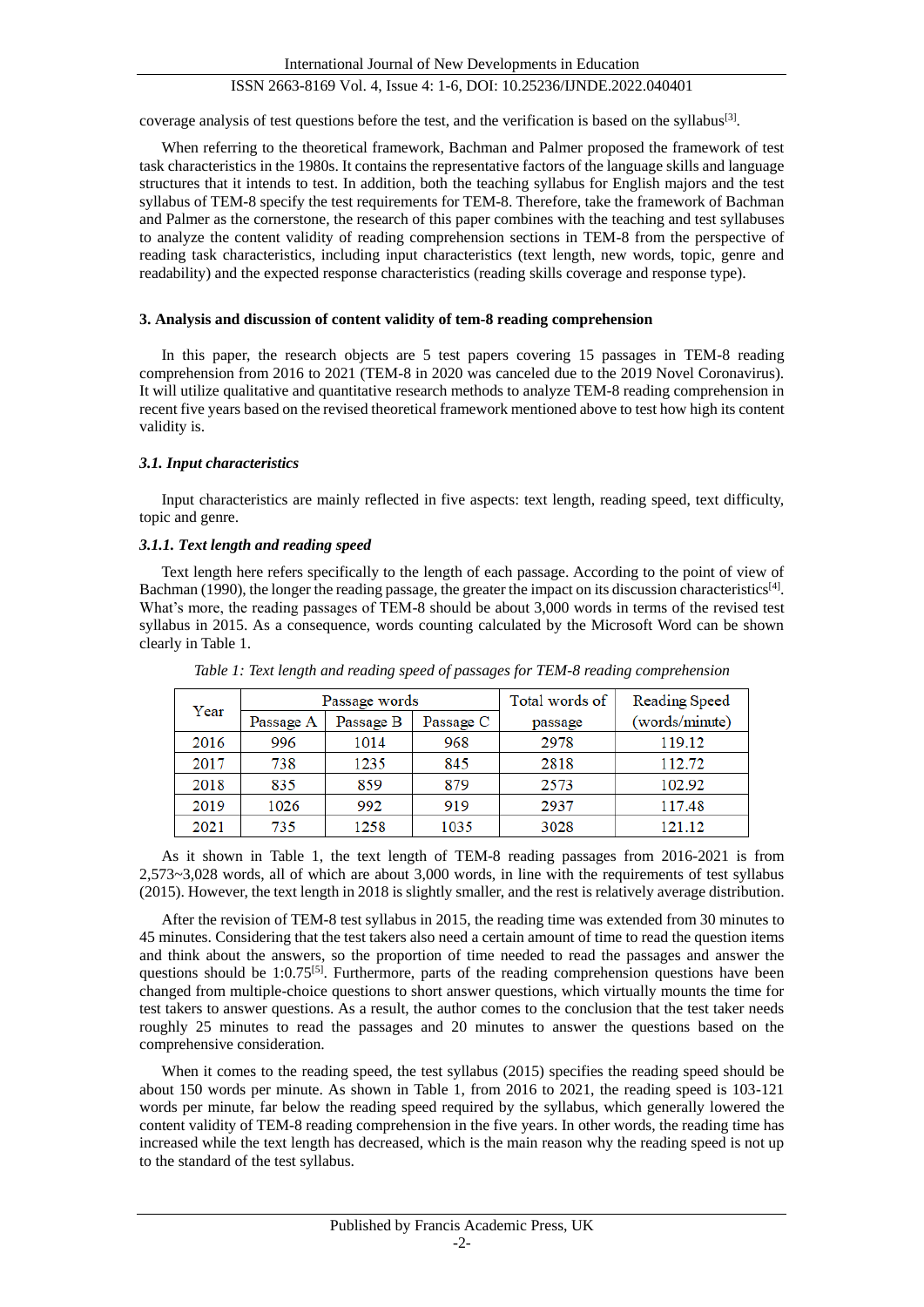#### *3.1.2. Topic and genre*

As for topic area and genre, Weir (1993: 67) points out "the topic should be selected from a suitable genre, at an appropriate level of specificity, and should not be culturally biased or favor one section of the test population" and he also emphasizes that at a high level of proficiency, appropriate text genres should be chosen for the test takers, such as narration, description, and argumentation, etc<sup>[6]</sup>. Additionally, test syllabus (2015) stipulates the following principles for the selection of reading materials in TEM-8: (1) a wide range of topics, including society, science and technology, culture, economics, literature, linguistics, biography, etc.; (2) various genres, including narration, description, exposition, argumentation and so on.

As can be seen from Table 2, topics of reading materials from 2016 to 2021 mainly focus on society and literature, each accounting for 33.3% of the total, followed by the topic of culture, accounting for 26.7%, and finally, only a small amount of topic are related to science and technology (6.7%). However, economics, linguistics and biography were absent for five years.

| Year       | Society | Science and<br>Technology |       | Culture Economics Literature Linguistics Biography |       |  |
|------------|---------|---------------------------|-------|----------------------------------------------------|-------|--|
| 2016       |         |                           |       |                                                    |       |  |
| 2017       |         |                           |       |                                                    |       |  |
| 2018       |         |                           |       |                                                    |       |  |
| 2019       |         |                           |       |                                                    |       |  |
| 2021       |         |                           |       |                                                    |       |  |
| Proportion | 33.3%   | 6.7%                      | 26.7% |                                                    | 33.3% |  |

*Table 2: Topic areas of passages for TEM-8 reading comprehension*

As shown in Table 3, in the reading materials for TEM-8 from 2016 to 2021, the four genres stipulated in the test syllabus (2015) are all involved in the selection of materials in these five years, but the proportion of descriptive articles is relatively small. According to the principle of genre diversification, it is suggested that other genres should also be considered, such as advertisements, specifications, diagrams or charts and so on. To sum up, after the revision of the test syllabus in 2015, the breadth of the topics for TEM-8 reading comprehension is not satisfactory, but the genres can basically meet the requirements of diversification.

| Year       |       |      |       | Narration   Description   Exposition   Argumentation | Others |
|------------|-------|------|-------|------------------------------------------------------|--------|
| 2016       |       |      |       |                                                      |        |
| 2017       |       |      |       |                                                      |        |
| 2018       |       |      |       |                                                      |        |
| 2019       |       |      |       |                                                      |        |
| 2021       |       |      |       |                                                      |        |
| Proportion | 33.3% | 6.7% | 26.7% | 33.3%                                                |        |

*Table 3: Genre distribution of passages for TEM-8 reading comprehension*

#### *3.1.3. Text difficulty*

Generally, the study of text difficulty mainly refers to the research of readability at home and abroad. Li Shaoshan (2000: 1) states that "readability means the ease with which a text is read and understood"<sup>[7]</sup>. Meanwhile, he concludes that lexical (especially word frequency) and syntactic difficulty have high predictive ability for text readability<sup>[7]</sup>. Therefore, it is considered to use the new word rate and the data measured by Flesch readability formula as the basis to judge the difficulty of the passages for TEM-8 reading comprehension.

|         | New words |          | Total words of the Rate of new words<br>$(\%)$ |  |
|---------|-----------|----------|------------------------------------------------|--|
| Year    |           | passages |                                                |  |
| 2016    | 17        | 2978     | 0.57                                           |  |
| 2017    | 18        | 2818     | 0.64                                           |  |
| 2018    |           | 2573     | 0.35                                           |  |
| 2019    | 15        | 2937     | 0.51                                           |  |
| 2021    | 10        | 3028     | 0.33                                           |  |
| Average | 13.8      | 2866.8   | 0.48                                           |  |

*Table 4: New words of passages for TEM-8 reading comprehension*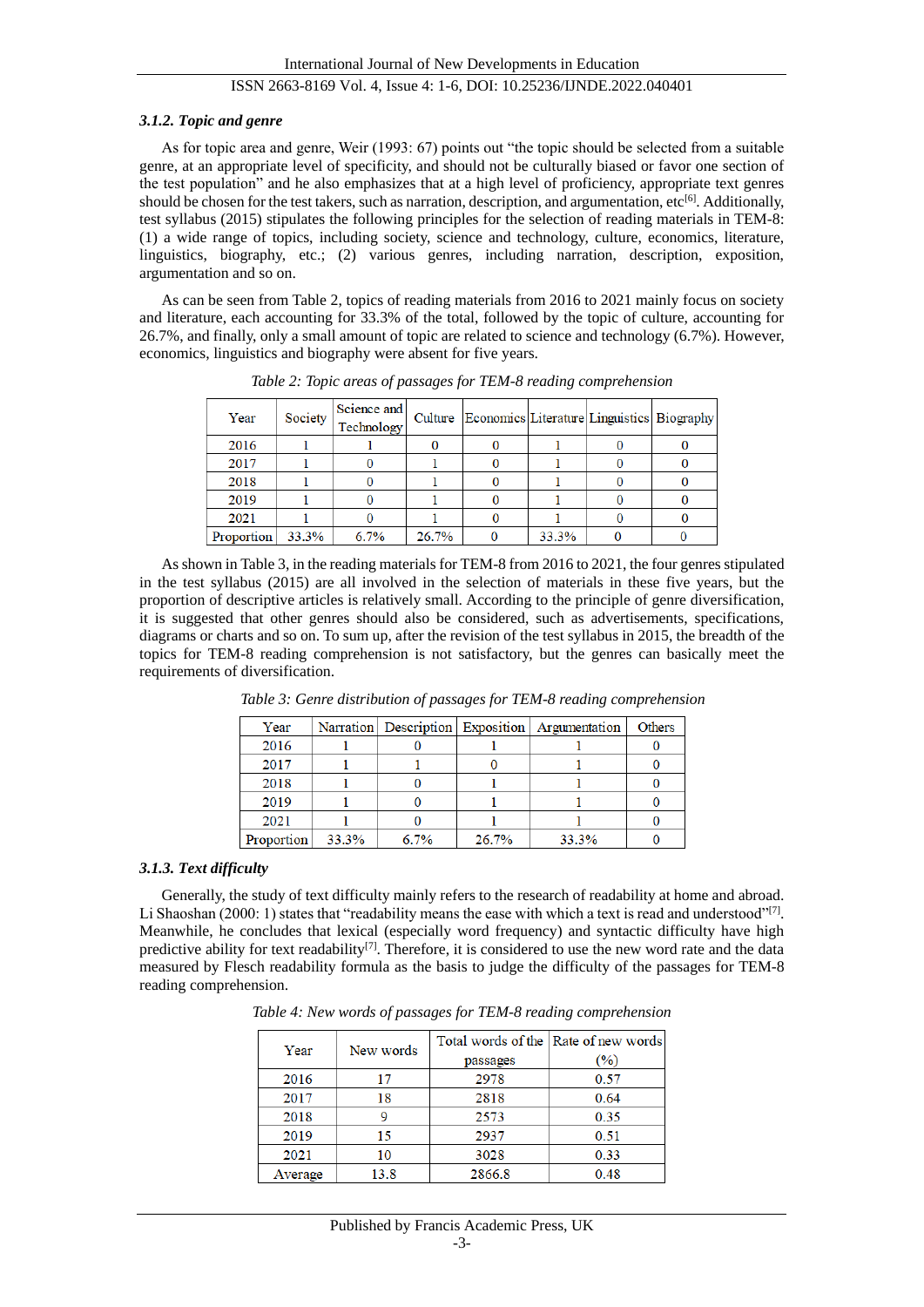As can be seen from Table 4, the rate of new words in TEM-8 reading materials from 2016 to 2021 is 0.33%-0.64%, basically controlled below 1%, in line with the requirement of the teaching syllabus for English majors, that is, the new words of passages should not exceed 3%.

As for readability, it is calculated carefully with the help of the Software Readability Analyzer 1.0. Its data and the distribution can be presented in the following tables (Table 5 & 6).

| Year | Passage A | Passage B | Passage C | Average |
|------|-----------|-----------|-----------|---------|
| 2016 | 60.3      | 38.3      | 45.8      | 48.13   |
| 2017 | 54.7      | 56.9      | 36.3      | 49.30   |
| 2018 | 43.9      | 51.9      | 71.5      | 55.77   |
| 2019 | 75.6      | 55.2      | 61.1      | 63.97   |
| 2021 | 61.4      | 74.1      | 39.2      | 58.23   |

*Table 5: Readability of passages for TEM-8 reading comprehension*

| Year    | $30 - 50$<br>(difficult) | 50-60<br>(fairly<br>difficult) | 60-70<br>(standard) | 70-80<br>(fairly<br>easy) | 80-90<br>(easy) | Total |
|---------|--------------------------|--------------------------------|---------------------|---------------------------|-----------------|-------|
| 2016    | 66.7                     |                                | 33.3                |                           | 0               | 100   |
| 2017    | 33.3                     | 66.7                           |                     |                           | 0               | 100   |
| 2018    | 33.3                     | 33.3                           |                     | 33.3                      | 0               | 100   |
| 2019    | $\Omega$                 | 33.3                           | 33.3                | 33.3                      | 0               | 100   |
| 2021    | 33.3                     |                                | 33.3                | 33.3                      | 0               | 100   |
| Average | 33.3                     | 26.7                           | 20                  | 20                        |                 | 100   |

*Table 6: Readability distribution of passages for TEM-8 reading comprehension*

From Table 5 and Table 6, some conclusions can be drawn as follows.

In general, the higher the readability score is, the simpler the text is. Therefore, according to Table 5 and Table 6, only the average Reading Ease score of the reading comprehension passages in 2019 reaches "standard" (63.97), and the rest scores are between 48 and 58, that is to say, the reading difficulty of the passages is between "difficult" and "fairly difficult". Hence, it can be concluded that the majority of reading passages from 2016 to 2021 are at the level of "difficult" and "fairly difficult", with a total percentage of 60% (33.3%+26.7%). According to the teaching syllabus, English juniors and seniors must be able to read editorials and book reviews from ordinary English newspapers and magazines, as well as difficult historical biographies and literary works. Consequently, most passages in reading comprehension meet the requirement of teaching syllabus for English majors, and thus, the conclusion can be drawn that the content validity is relatively quite good.

Yet, in terms of specific scores of Reading Ease, TEM-8 reading comprehension readability in 2018 is the most special, with the statistics from low to high, being 43.9, 51.9 and 71.5 respectively. Psychologically speaking, reading passages should be read from easy to difficult in the test, and the same suggestion has been put forward by Chen Shifei (2014: 36) , "reading passages in the range of reasonable difficulty levels need to be arrange orderly from easy to difficult with the purpose of bringing test takers' ability in working order"<sup>[8]</sup>. As a consequence, in order to further the content validity of TEM-8 reading comprehension, the author suggests that the difficulty of the three passages in TEM-8 reading comprehension should be increased in a gradual way and kept at a stable state as far as possible.

On the whole, it can be seen clearly from the above tables that the new word rate from 2016 to 2021 shows a fluctuating decline while the text readability shows a fluctuating rise, which indicates that the difficulty of TEM-8 passages declines after the revision of test syllabus in 2015, but it is still within the scope stipulated by the test syllabus, and on the other hand, it verifies that there is a relatively high content validity in the difficulty of texts in these five years.

#### *3.2. Expected response characteristics*

To test candidates' reading ability is actually to test their mastery of reading skills. In the framework of test task characteristics, the characteristics of expected response are mainly centered on the reading skills coverage and response type.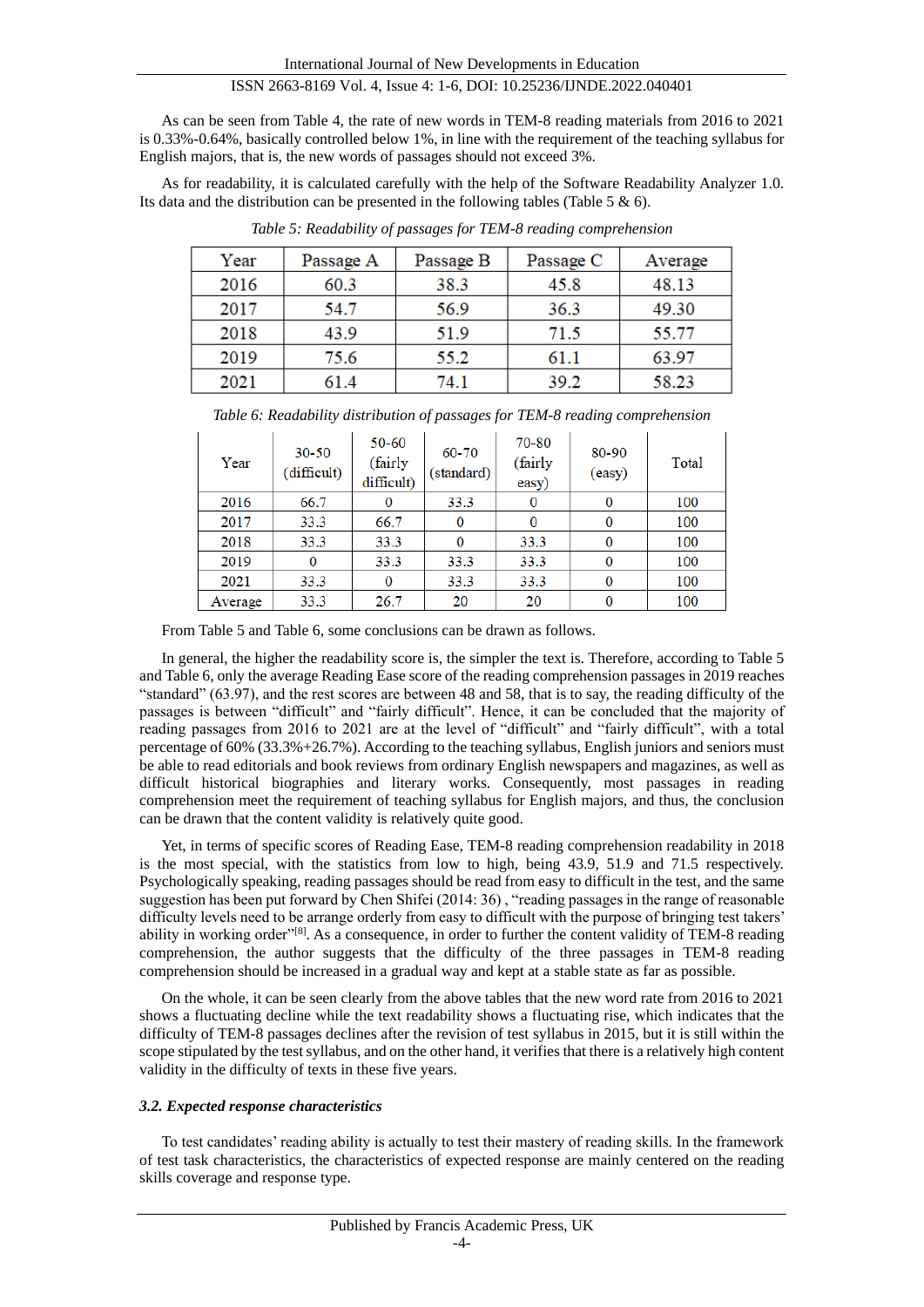#### *3.2.1. Reading skills coverage*

In this section, it is necessary to determine the types of reading skills coverage. The author integrates Davis' classifications (cited in Alderson, 2000)<sup>[9]</sup> with Zou Shen's (1997) specifications<sup>[10]</sup> of reading comprehension to form a revised reading skills coverage consisting of seven kinds, namely:

- a) Distinguishing important facts or details
- b) Identifying a writer's technique
- c) Drawing inferences about the meaning of a word or phrase in context
- d) Drawing inferences from the content
- e) Understanding writer's purpose, attitude to audience and to topic
- f) Determining the main ideas
- g) Understanding discourse structures

Thus, based on the newly formed reading skills coverage mentioned above, the statistics can be presented as follow (see Table 7).

| Year       | (a)   | (b)  | (c)   | (d)   | (e)  | (f)  | $\left( g\right)$ |
|------------|-------|------|-------|-------|------|------|-------------------|
| 2016       |       |      | 2     | 10    |      |      |                   |
| 2017       |       |      |       | 12    |      |      |                   |
| 2018       | 6     |      |       | 11    | 2    |      |                   |
| 2019       | 8     |      |       |       |      |      |                   |
| 2021       |       |      |       |       | 2    |      |                   |
| Total      | 33    |      | 14    | 43    |      |      |                   |
| Proportion | 30.0% | 3.6% | 12.7% | 39.1% | 6.4% | 6.4% | 1.8%              |

*Table 7: Reading skills coverage of passages for TEM-8 reading comprehension*

First of all, the coverage of reading skills needs to be widespread. As shown in Table 7, TEM-8 reading comprehension in the past two years (2019 and 2021) examined all reading skills of test takers, but one or two skills were not examined in the years of 2016-2018. Secondly, among all the skills examined, item (d) and item (a) rank the first and second respectively, accounting for nearly 70% of the total, while other reading skills are less examined. Finally, it can be summarized that TEM-8 reading comprehension tests from 2016 to 2021 basically assess all the reading skills stipulated in the test syllabus (2015) and achieve relatively high content validity. On the other hand, however, its data also reflect the unbalanced distribution of reading skills to some extent.

## *3.2.2. Response type*

After the revision of test syllabus in 2015, besides multiple-choice question, short answer question is added in the question types of TEM-8 reading comprehension. Specifically, there are 14 multiple-choice questions and 8 short answer questions in reading comprehension, accounting for 47% and 53% of the reading comprehension scores respectively. That is to say, although the numbers of short answer questions are less than multiple-choice questions, their scores are higher, which proves that TEM-8 reading comprehension emphasizes more on examinees' ability of text understanding and language organization after the revision of test syllabus in 2015.

According to Bachman and Palmer (1996), response types consists of three aspects, that is, response of limited production, response of selected and response of extended production[11]. Moreover, the test syllabus (2015) also makes it clear that TEM-8 aims to test students' comprehensive ability to use English language. As a result, in order to improve the content validity of test, it is essential to enhance the comprehensiveness of TEM-8 reading tasks from the perspective of its test design. Which means, in addition to multiple-choice questions and short answer questions, more types of response should be adopted to strengthen the degree of participation of test takers, such as matching, information transfer, sentence completion, diagram/flowchart/table completion, summary writing and so on.

## **4. Conclusion**

This paper analyzes the content validity of reading comprehension in TEM-8 from 2016-2021 on the basis of the revised assessment framework, mainly focus on two characteristics, namely the language